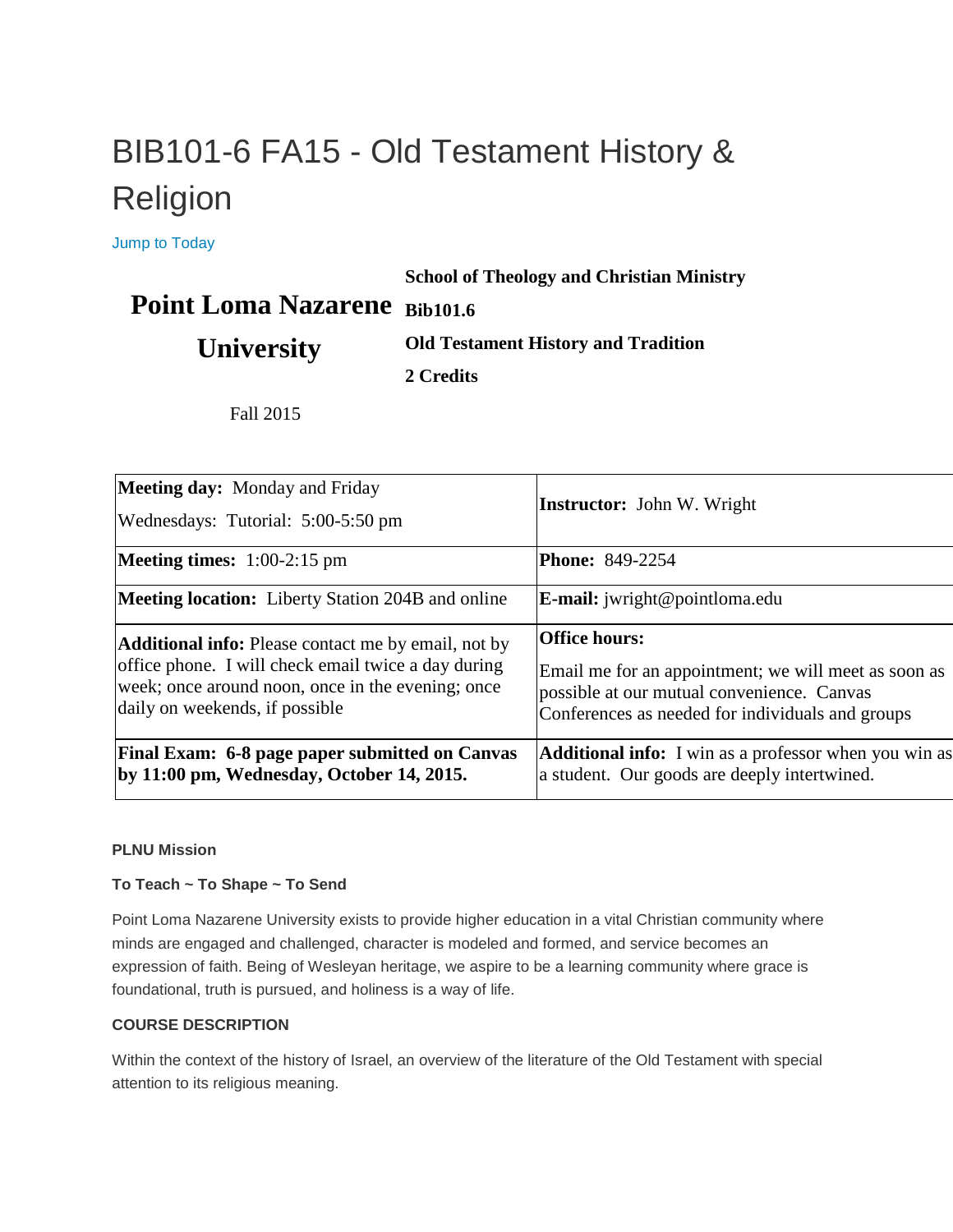The class will render intelligible to the student why the church has found the Old Testament indispensable to live faithfully to the Triune God as revealed fully in Jesus Christ. The class will have three movements.

(1) The first two days we will look at the theological formation within North American society as a parody of historic Christianity and will investigate the relationship between Scripture and Jesus Christ.

(2) The second movement will investigate the contents of the OT in how the Scriptures, in how its parts function within a greater whole, look forward to a messianic future yet to come.

(3) The third section will look at the social and historical factors in the composition, editing, function, and gathering of these texts into the Christian OT to form Judeans as worshippers of Yahweh alone amid a social and historical context that sought to pressure the Judeans/Jews/early Christians into conformity with larger, more powerful groups.

The last day we will see how the text, read in its parts within its larger whole within the church, still works to point to Jesus Christ and the life of the church to prevent the church from assimilating into larger, more powerful groups like the theological formation that occurs within North American society.

#### **STUDENT LEARNING OUTCOMES**

Course Learning Outcomes for PLNU General Education Program:

Upon the completion of this class the student will be able to:

1) Identify the historical contexts of the Old Testament;

2) Articulate the unity of the Old Testament and New Testament in its canonical context within the diverse literature of the Christian canon;

3) Articulate and appreciate the ways in which the Bible, understood as given by divine inspiration, functions as the church's central norm for Christian discipleship, faith and practice; and

4) Articulate the basic content of the books of the Old Testament and the methods appropriate to the interpretation of those books.

#### Course Objectives for NCS:

Upon the completion of this course, students in the Nazarene Ministerial Course of Study will be able to

(1) Name important people and events in ancient Israel and early Judaism and within the Old Testament story and to understand how Israelite history and the Old Testament literature relate.

(2) Provide a basic framework of the history of the Israelite and early Jewish communities.

(3) Describe the basic compositional history and themes of the Old Testament literature in order to understand the character of the people of God that the Scripture calls forth.

(4) Articulate the nature of the Old Testament as Christian Scriptures and the nature of their claim upon the life of the Church and individual Christians in today's world.

#### **COURSE CREDIT HOUR INFORMATION**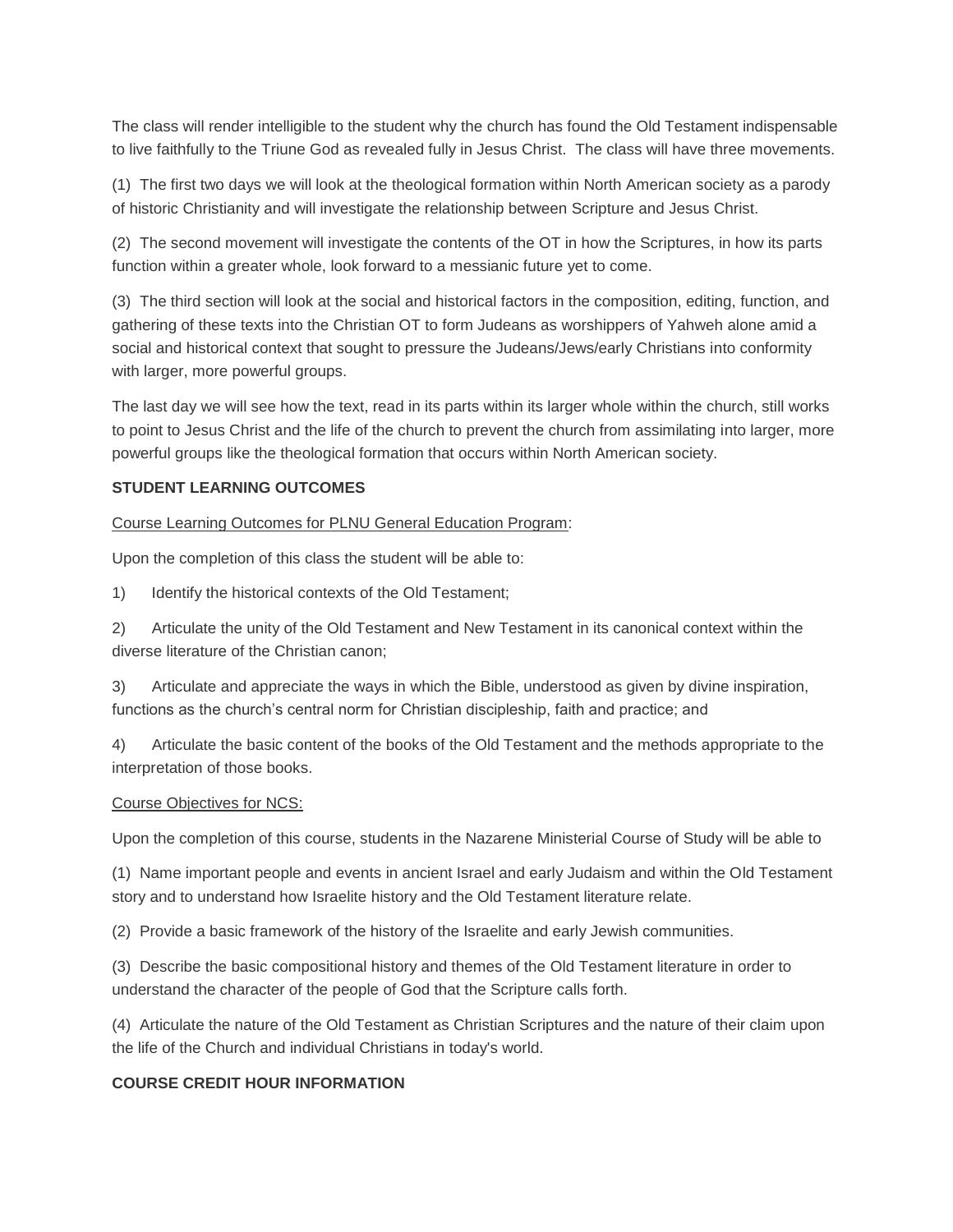In the interest of providing sufficient time to accomplish the stated Course Learning Outcomes, this class meets the PLNU credit hour policy for a 2 unit class delivered over 14 weeks. Specific details about how the class meets the credit hour requirement can be provided upon request.

#### **REQUIRED TEXTS AND RECOMMENDED RESOURCES**

A Bible (translation, not paraphrase)

Michael Dauphinais and Matthew Levering, Holy People, Holy Land: A Theological Introduction to the Bible. Brazos Press, 2005. Pp. 7-135.

#### **ATTENDANCE AND PARTICIPATION**

Regular and punctual attendance at all classes is considered essential to optimum academic achievement. If you are absent from more than 10 percent of class meetings, I have the option of filing a written report which may result in de-enrollment. If the absences exceed 20 percent, you may be deenrolled without notice. If the date of de-enrollment is past the last date to withdraw from a class, you will be assigned a grade of W or WF consistent with university policy in the grading section of the catalog. See [Academic Policies](http://www.pointloma.edu/experience/academics/catalogs/undergraduate-catalog/point-loma-education/academic-policies) in the undergrad student catalog. For online lectures and submissions, the system will block your ability to continue through the course until you have covered the required prerequisite material and submitted the assignments. You will need to plan for paced progress through the class.

Attendance for online classes in the Blended Format: Students will have a minimum attendance requirement of two days each week. This means that students will log into Canvas and will post a substantive note on at least two days in each week. Any day missed below this minimum requirement will count as an absence. Students may be dropped from the course if two such absences are recorded during the class and will be dropped if four such absences occur or if a student fails to attend any classes in any given week.

Note: Students are expected to participate by entering the online class, reading class discussion notes, and responding with discussion notes or assignments according to the requirements of the course as listed in the syllabus. A substantive note is one in which a student participates in online discussion about academic matters or initiates contact (in Canvas) with faculty members to ask a question about the academic subject studied in the course. Logging into the online course without active participation or participation not related to the academic subject being studied in the course does not count as attendance.

#### **INCOMPLETES AND LATE ASSIGNMENTS**

All assignments are to be submitted on Canvas by the beginning of the class session when they are due.

#### **ACADEMIC HONESTY**

Students should demonstrate academic honesty by doing original work and by giving appropriate credit to the ideas of others. As stated in the university catalog, "Academic dishonesty is the act of presenting information, ideas, and/or concepts as one's own when in reality they are the results of another person's creativity and effort. Such acts include plagiarism, copying of class assignments, and copying or other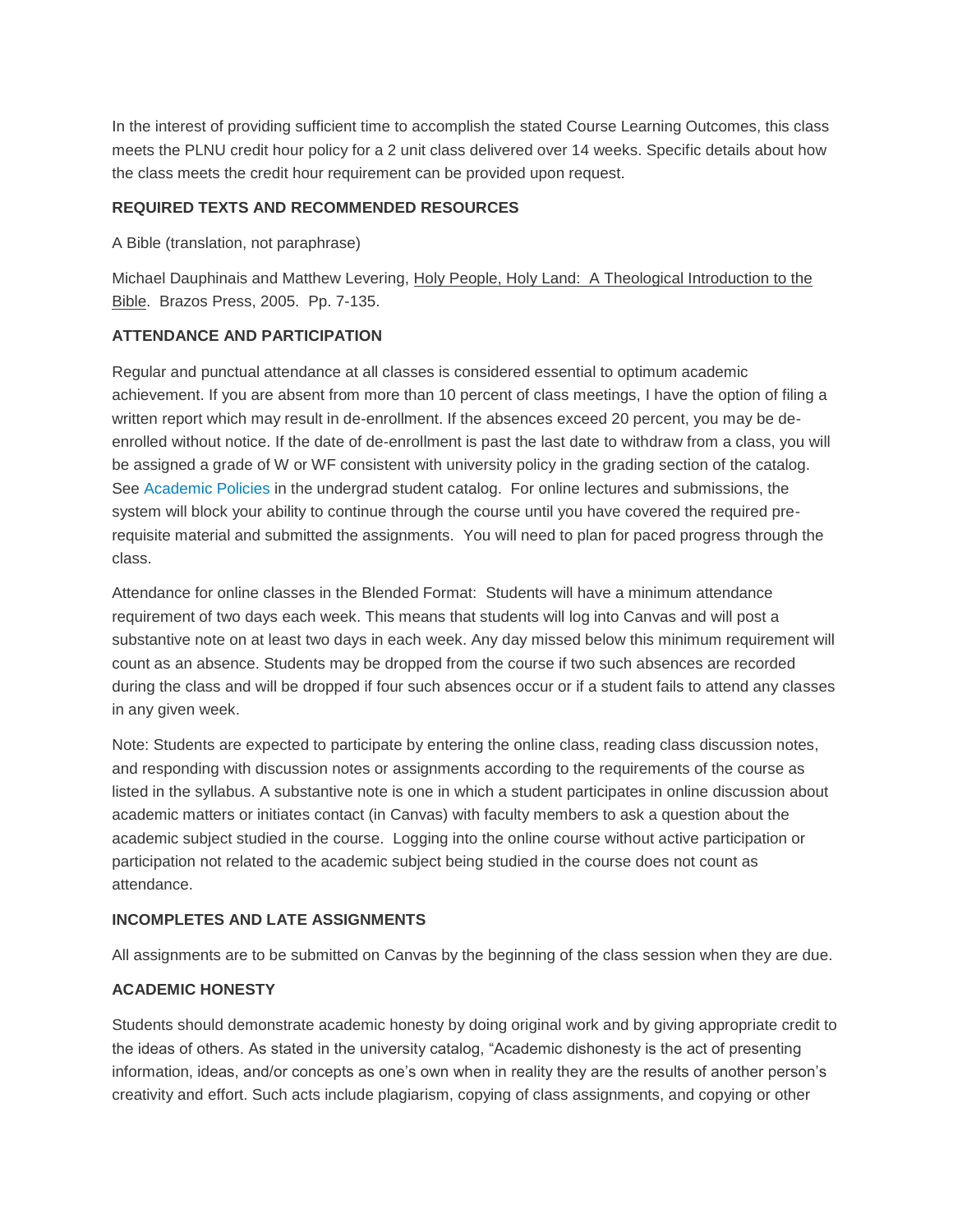fraudulent behavior on examinations. A faculty member who believes a situation involving academic dishonesty has been detected may assign a failing grade for a) that particular assignment or examination, and/or b) the course." See the full policy in the undergraduate catalog at [Academic Honesty.](https://mail.pointloma.edu/owa/redir.aspx?C=w_i3YHj3GEmQt4Gp3SaC8vNFeop3VM8I8c9ryS6qqkyvH44wFGMV7t4huTZBdI1EMgliJwMas_o.&URL=http%3a%2f%2fcatalog.pointloma.edu%2fcontent.php%3fcatoid%3d8%26navoid%3d864%2523Academic_Honesty)

#### **ACADEMIC ACCOMMODATIONS**

While all students are expected to meet the minimum academic standards for completion of this course as established by the instructor, students with disabilities may require academic accommodations. At Point Loma Nazarene University, students requesting academic accommodations must file documentation with th[eDisability Resource Center](http://www.pointloma.edu/experience/offices/administrative-offices/academic-advising-office/disability-resource-center) (DRC), located in the Bond Academic Center. Once the student files documentation, the Disability Resource Center will contact the student's instructors and provide written recommendations for reasonable and appropriate accommodations to meet the individual needs of the student. Se[eAcademic Policies](http://www.pointloma.edu/experience/academics/catalogs/undergraduate-catalog/point-loma-education/academic-policies) in the undergrad student catalog.

#### **FERPA POLICY**

In compliance with federal law, neither PLNU student ID nor social security number should be used in publically posted grades or returned sets of assignments without student written permission. This class will meet the federal requirements by (each faculty member choose one strategy to use: distributing all grades and papers individually; requesting and filing written student permission; or assigning each student a unique class ID number not identifiable on the alphabetic roster.). Also in compliance with FERPA, you will be the only person given information about your progress in this class unless you have designated others to receive it in the "Information Release" section of the student portal. See [Policy](http://www.pointloma.edu/experience/academics/catalogs/undergraduate-catalog/policy-statements)  [Statements](http://www.pointloma.edu/experience/academics/catalogs/undergraduate-catalog/policy-statements) in the undergrad student catalog.

#### **INCLUSIVE LANGUAGE STATEMENT**

The Department of Philosophy and Religion is committed to the equality of women and men. Recognizing that people have often used the English language in ways that imply the exclusion or inferiority of women, the department urges students, faculty, and staff to avoid sexist language in public discourse, in classroom discussions, and in their writings.

#### **FINAL EXAMINATION POLICY**

Successful completion of this class requires taking the final examination. You must submit the final exam online by required time, with ID # only.

#### **USE OF TECHNOLOGY**

Point Loma Nazarene University encourages the use of technology for learning, communication, and collaboration. I will teach the class utilizing technology to implement a hybrid face-to-face and online format. I expect complete attendance for the classroom meetings; if an emergency arises that you cannot be there, please email me before the class. You should complete carefully all online lectures as they are due. You will abide by [PLNU Netiquette policy](http://www.pointloma.edu/experience/community/student-life/student-handbook/student-policies-regulations/student-conduct-policies/community-living/computer-use-policy) for all online interactions.

#### **ASSESSMENT AND GRADING**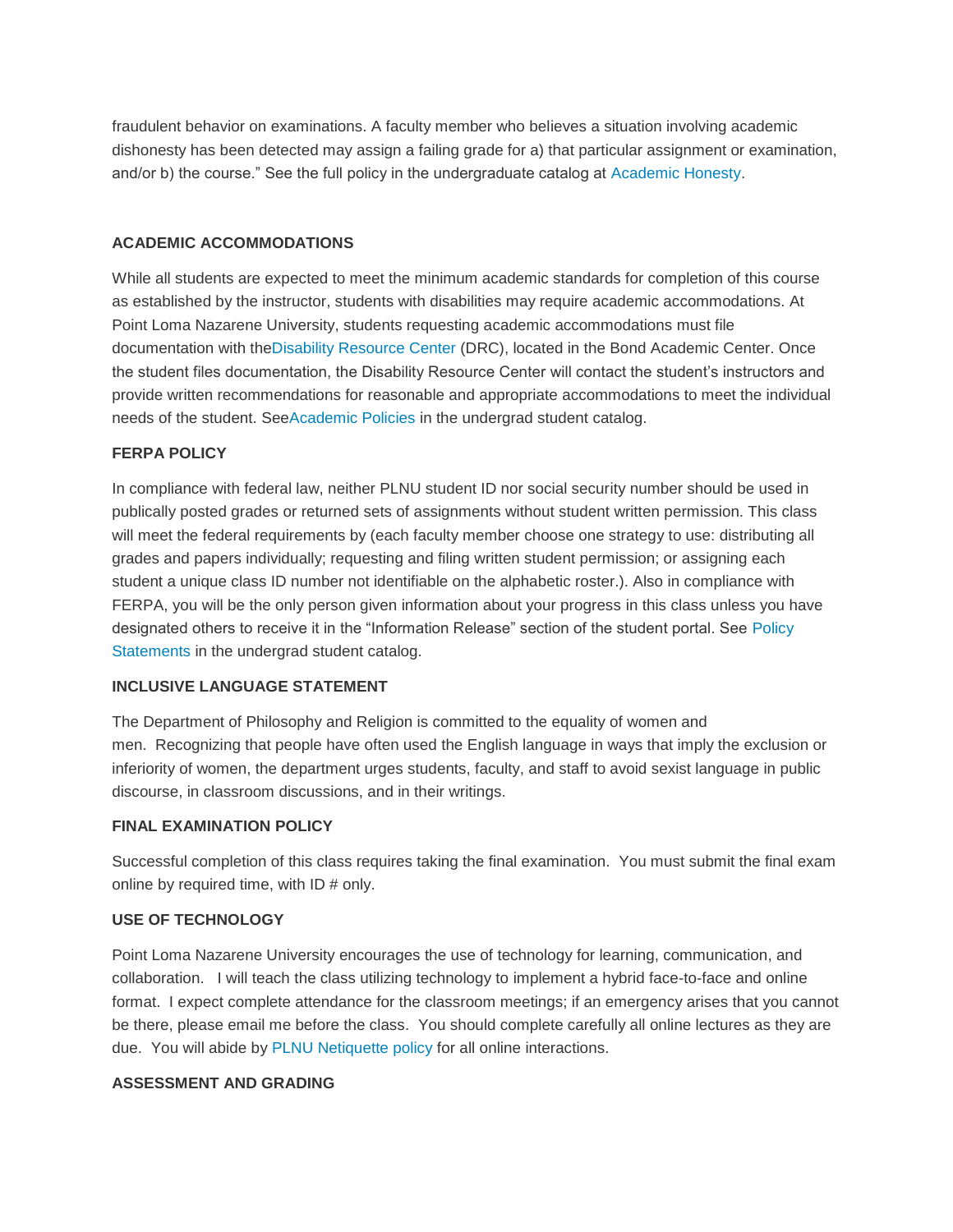### **ASSIGNMENT POINTS**

| Quiz 1                                                                          | 40 possible points  | Sept 3 11:00 pm                            |
|---------------------------------------------------------------------------------|---------------------|--------------------------------------------|
| Quiz 2                                                                          | 40 possible points  | Sept 9 11:00 pm                            |
| 1-2 pp. response to<br>prompt on Genesis<br>$1 - 11$                            | 50 possible points  | Sept 14 11:00 pm<br><b>ID</b> number only  |
| 1-2 pp. on response<br>to prompt on<br>Genesis 12-Exodus<br>18                  | 50 possible points  | Sept 17 11:00 pm<br><b>ID</b> number only  |
| 1-2 pp. response to<br>prompt on Genesis 1 50 possible points<br>through Joshua |                     | Sept 21 11:00 pm<br><b>ID</b> number only  |
| 1-2 pp. response to<br>prompt on Judges<br>through 2 Kings                      | 50 possible points  | Sept 23 11:00 pm<br><b>ID</b> number only  |
| 1-2 pp. response to<br>prompt on 1<br>Chronicles through<br>Esther              | 50 possible points  | Sept 28 11:00 pm.<br><b>ID</b> number only |
| 1-2 pp. response to<br>Job through<br>Ecclesiastes                              | 50 possible points  | Sept 30 11:00<br>pm. ID number<br>only     |
| 3-4 pp. summary<br>essay on Holy<br>People, Holy Land                           | 200 possible points | Oct 2, 11:00 pm. ID<br>number only         |
| Quiz 3                                                                          | 40 possible points  | Oct 6, 11:00 pm                            |
| Quiz 4                                                                          | 40 possible points  | Oct 7, 11:00 pm                            |
| Quiz 5                                                                          | 40 possible points  | Oct 8, 11:00 pm                            |
| Final Exam: In<br>class response to<br>prompt given before                      | 300 possible points | Oct 14, 11:00 pm                           |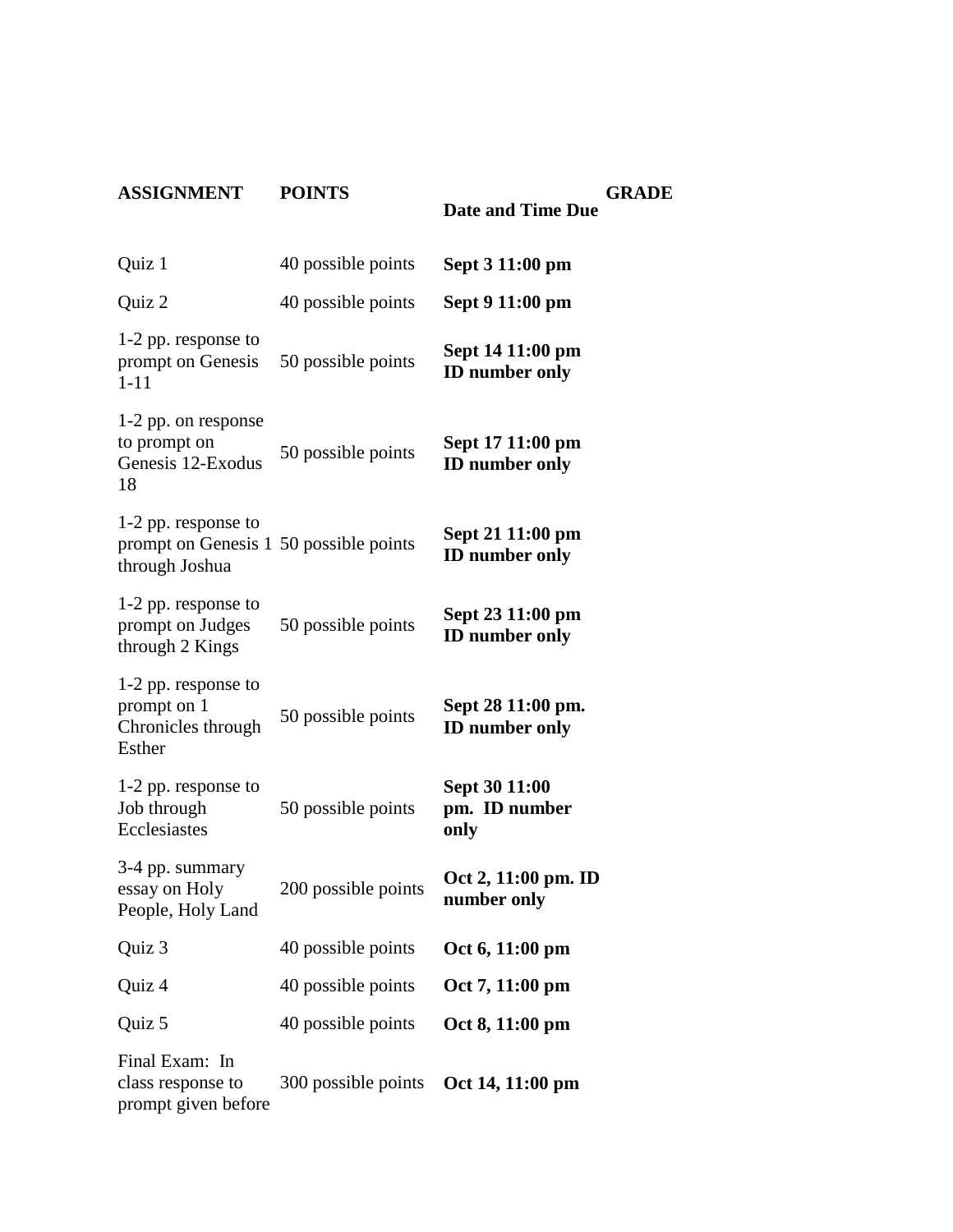in Canvas

#### **GRADING SUMMARY CHART**

| Assignment            | <b>Total Points</b> |                       |
|-----------------------|---------------------|-----------------------|
| Quizzes               | <b>200</b>          |                       |
| <b>Short Essays</b>   | 300                 |                       |
| <b>Book Summary</b>   | 200                 |                       |
| Final                 | 300                 |                       |
| <b>Grading Scale:</b> |                     |                       |
| $1000 - 930 = A$      | $899 - 870 = B +$   | $799 - 770 = C +$     |
| $929-900 = A$         | $869 - 830 = B$     | $769 - 730 = C$       |
|                       | $829 - 800 = B$     | $729 - 700 = C$       |
|                       | $699 - 600 = D$     | 599 and below $=$ $F$ |

**Notes on Grading Scale**: PLNU requires a minimum of a C average to remain in academically good standing. A C grade therefore shows that you have achieved the minimal academic mastery in the assignment to remain a PLNU student making progress toward your degree. Anything below a C suggests that improvement is needed. I encourage you to contact me if you receive an assessment below a C so that we might work together for the increase in your skills. Between a B and B- represents the "average" level of mastery for a PLNU student. Grades that ascend beyond a B into higher levels witness an standard deviation leap in the mastery and skills witnessed to in the assignment. Such a grading scale protects students from grade inflation, a phenomenon that hurts all students and the institution.

**Students compete only against levels of mastery and full accomplishment of the outcomes – not against each other. Although the occasion has never arisen, I have no philosophical objections to the whole class receiving As – if each person's work achieved an A level of achievement of course outcomes. Students do not compete against the professor, either, for the "scarce commodity" of good grades. A good professor requires good students. It is my job to make you good students, even as it is your job to make me a good professor. Our goods are not in competition, but together participate in the same good which we find together in the achievement of the outcomes of the class.**

#### **COPYRIGHT POLICY**

Point Loma Nazarene University, as a non-profit educational institution, is entitled by law to use materials protected by the US Copyright Act for classroom education. Any use of those materials outside the class may violate the law.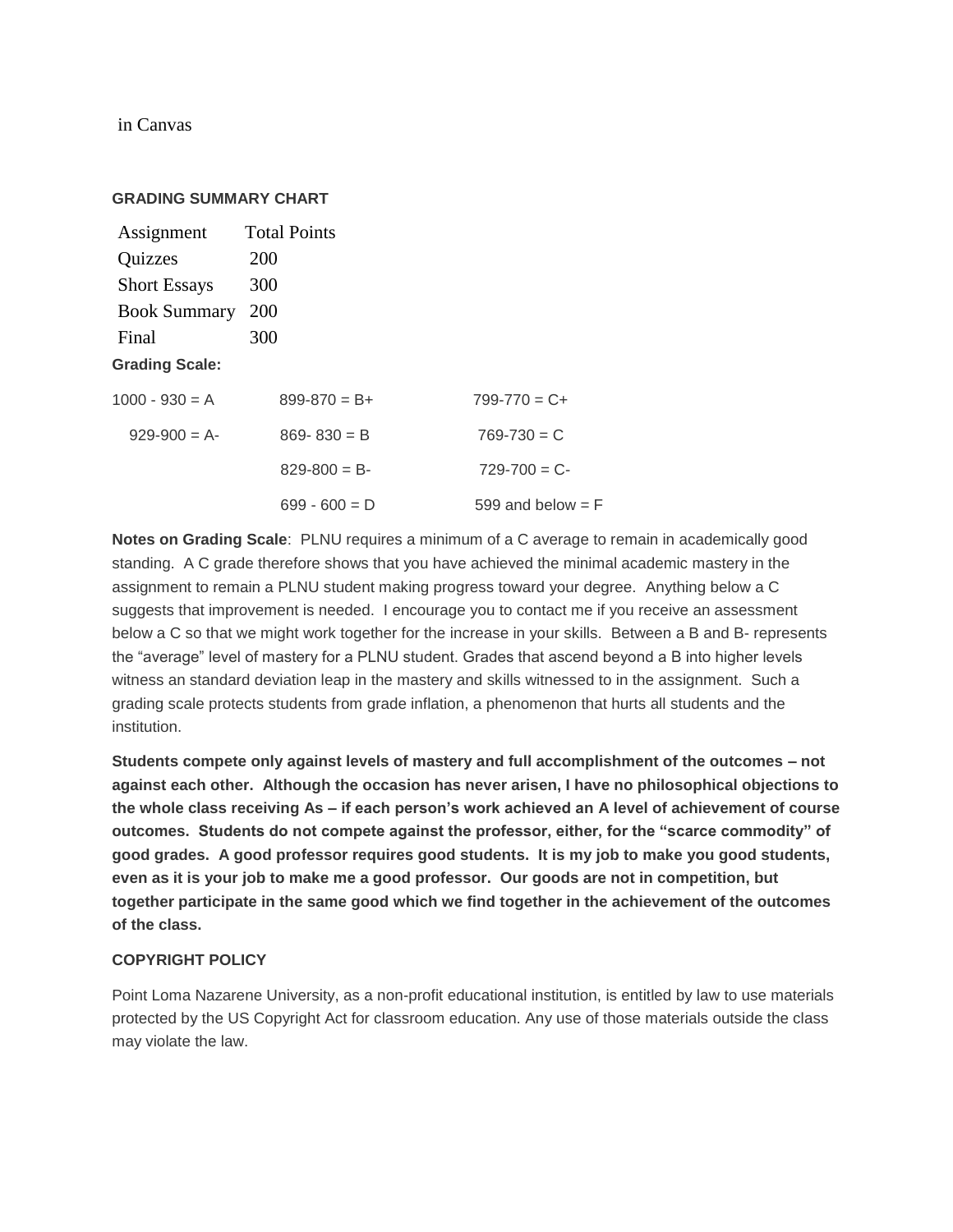| <b>Date</b>             | <b>Details</b>                                                                |                  |
|-------------------------|-------------------------------------------------------------------------------|------------------|
| Tue Sep 1, 2015         | <b>Course Introduction</b>                                                    | 1pm              |
| <b>Wed Sep 2, 2015</b>  | <b>Online: View Module 1</b>                                                  | 6pm              |
| Thu Sep 3, 2015         | <b>Online: View Module 2</b>                                                  | 6pm              |
|                         | Quiz over Module 1                                                            | 11pm             |
| Fri Sep 4, 2015         | Processing Module 1 and 2; Introduce Module 3                                 | 1 <sub>pm</sub>  |
| <b>Wed Sep 9, 2015</b>  | Quiz over Module 2                                                            | 11pm             |
| Thu Sep 10, 2015        | <b>Online: View Module 3</b>                                                  | 6pm              |
| Fri Sep 11, 2015        | Processing Module 3: Genesis 1-11                                             | 1pm              |
| Mon Sep 14, 2015        | Introduction to Modules 4-9: The Narrative of the <sup>1pm</sup><br><b>OT</b> |                  |
|                         | <b>Response to Prompt on Genesis 1-11</b>                                     | 11pm             |
| Tue Sep 15, 2015        | Online: View Modules 4, 5, and 6                                              | 6pm              |
| Thu Sep 17, 2015        | Online: View Modules 7, 8, and 9                                              | 11pm             |
|                         | Response to Prompt on Genesis 12-Exodus 18                                    | 11pm             |
| Fri Sep 18, 2015        | The Promise to David in the Structure of Genesis<br>through 2 Kings           | 1 <sub>pm</sub>  |
| <b>Mon Sep 21, 2015</b> | Introducing Modules 10 and 11                                                 | 1 <sub>pm</sub>  |
|                         | Responses to Genesis 1 through Joshua                                         | 11pm             |
| Tue Sep 22, 2015        | <b>Online: View Module 10</b>                                                 | 6pm              |
| Wed Sep 23, 2015        | Response to Prompt on Judges through 2 Kings.                                 | 11pm             |
| Thu Sep 24, 2015        | <b>Online: View Module 11</b>                                                 | 6pm              |
| Fri Sep 25, 2015        | Processing Module 10 and 11                                                   | 1 <sub>pm</sub>  |
| <b>Mon Sep 28, 2015</b> | Introduction to the Module 12: The Prophetic<br><b>Books</b>                  | 1pm              |
|                         | Response to Prompt on 1 Chronicles through<br><b>Esther</b>                   | 11pm             |
| Tue Sep 29, 2015        | <b>Online: View Module 12</b>                                                 | 6pm              |
| Wed Sep 30, 2015        | <b>Response to Job through Ecclesiastes</b>                                   | 11 <sub>pm</sub> |
|                         |                                                                               | 1 <sub>pm</sub>  |
| Fri Oct 2, 2015         | The Messianic Structure of the Old Testament                                  |                  |